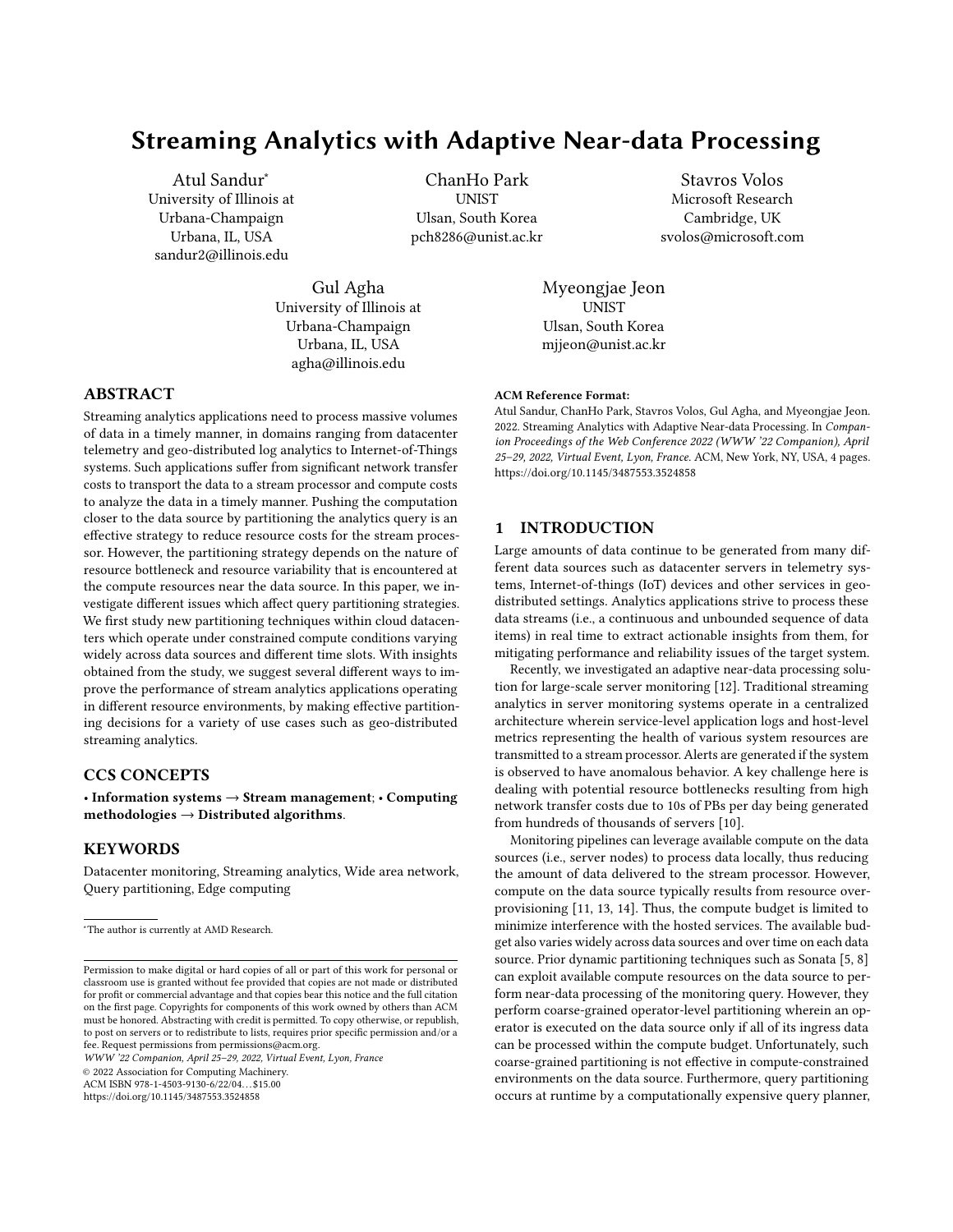WWW '22 Companion, April 25–29, 2022, Virtual Event, Lyon, France A. Sandur, C. Park, S. Volos, G. Agha, M. Jeon

<span id="page-1-0"></span>

# Figure 1: Pipeline of Pingmesh query [\[12\]](#page-3-1) which probes network latency for node pairs in every time window.

which is unsuitable for making frequent partitioning decisions on data sources which exhibit fast-changing resource conditions.

Our latest work Jarvis [\[12\]](#page-3-1), presents a partitioning mechanism which performs fine-grained data-level partitioning of the query workload by controlling the amount of data processed by each operator on the data source, while the remaining operator data is processed at the stream processor. Our approach can significantly reduce network data transfers while utilizing the limited and dynamic compute resources on the data sources. The partitioning system is implemented in a fully decentralized manner, so it can scale to a large number of data sources.

The advent of edge datacenters and edge devices have enabled data processing close to the data source in a geo-distributed setup, thus alleviating the network and compute bottlenecks at a central stream processor running in the cloud. Query execution can be distributed between edge and cloud nodes, similar to how we apply Jarvis to datacenter monitoring. However, the resource conditions under which partitioning decisions need to be made can vary widely depending on the considered target system. For instance, datacenter monitoring is constrained by compute resources at the data source, while partitioning for geo-distributed analytics needs to consider scarce and variable bandwidth in a wide-area network (WAN). In this paper, we summarize our major findings from server monitoring systems and present useful guidelines for designing partitioning mechanisms to execute under different resource conditions.

# <span id="page-1-3"></span>2 COMPUTE-CONSTRAINED QUERY PARTITIONING

### 2.1 Background & Motivation

The volume of network data transferred in server monitoring systems can be significant. Consider a network monitoring scenario in Pingmesh [\[7\]](#page-3-8). An agent on each server collects network latency data between node pairs. Latency-sensitive services (e.g., web search) can utilize this data to monitor the network health of their server nodes and generate an alert if more than a predefined proportion of the nodes (e.g., 1%) have probe latencies exceeding a threshold such as 5 ms [\[7\]](#page-3-8). With a per-record size of 86 bytes and assuming that a datacenter consists of 200K servers with each server probing 20K other servers using a probing interval of 5 seconds [\[7\]](#page-3-8), the data generation rate is estimated to be ∼512.6 Gbps. Transferring such a high volume of data would strain network capacity and delay the query execution. This observation is corroborated by many existing monitoring scenarios which exhibit high traffic volume [\[10,](#page-3-2) [15\]](#page-3-9) due to a large number of data sources and diverse data streams.

A monitoring query consists of a pipeline of operators that incrementally reduce data volume, as shown in Figure [1;](#page-1-0) operators include filtering, grouping, and aggregation for processing structured numerical data (e.g., periodic health metrics) and parsing, splitting,

<span id="page-1-1"></span>

Figure 2: Operator-level (a) vs. data-level (b) partitioning on data source with 80% CPU budget. The total network traffic of (b) is 9.4 Mbps, which is  $2.4\times$  lower over (a).

and search for processing unstructured strings (e.g., aperiodic log messages). Network transfer cost can be reduced by partitioning the query and leveraging the compute available at the data source to run query operators. Unused compute resources on data sources are typically limited and exhibit temporal variability as resource demands of foreground services change dynamically. For instance, large-scale web (e.g., Alibaba and Wikipedia) and ML inference services hosted on the servers experience bursty request loads in the order of minutes [\[2,](#page-3-10) [6\]](#page-3-11). These services require variable amount of compute to meet their SLAs despite the changing request loads.

Subsequently, query partitioning decisions need to be made promptly at runtime on each data source, to be compatible with dynamic resource conditions available to exploit on each data source. The ability to quickly adjust query partitioning plans (i.e., query refinement) would reduce the time duration for which queries either over-subscribe or under-subscribe available compute resources. Over-subscription can lead to interference with foreground services on the data source, while under-subscription misses an opportunity to further reduce outbound network traffic.

# <span id="page-1-2"></span>2.2 Design Insights

Combining model-based and model-agnostic techniques for query refinement. Query partitioning problem is NP-hard [\[12\]](#page-3-1). Therefore, to efficiently partition a query, we exploit a greedy and embarrassingly parallel heuristic, which utilizes a combination of query cost model-based and model-agnostic techniques. Unlike solving an expensive optimization using an accurate query cost profile, our approach enables data sources to make fast and effective query refinement decisions independently. The model-based technique finds a new partitioning plan based on online and finegrained profiling of each operator's compute cost. However, such profiling might be inaccurate if compute resources are insufficient for accurate profiling. Thus, the model-agnostic step iteratively fine-tunes the output plan produced by the model-based approach.

Data-level query partitioning. Using data-level partitioning, an operator can process a fraction of its input records on data source and drain the rest for remote processing, thus improving the utilization of limited compute resources on each data source.

We highlight the effectiveness of data-level partitioning by performing an empirical study using the query in Figure [1](#page-1-0) on a realworld Pingmesh trace. The query is run on a data source node with compute budget set to 80% of a single 2.4 GHz CPU. Our experiment compares the data-level partitioning with the operator-level query partitioning that does not allow an operator to process a fraction of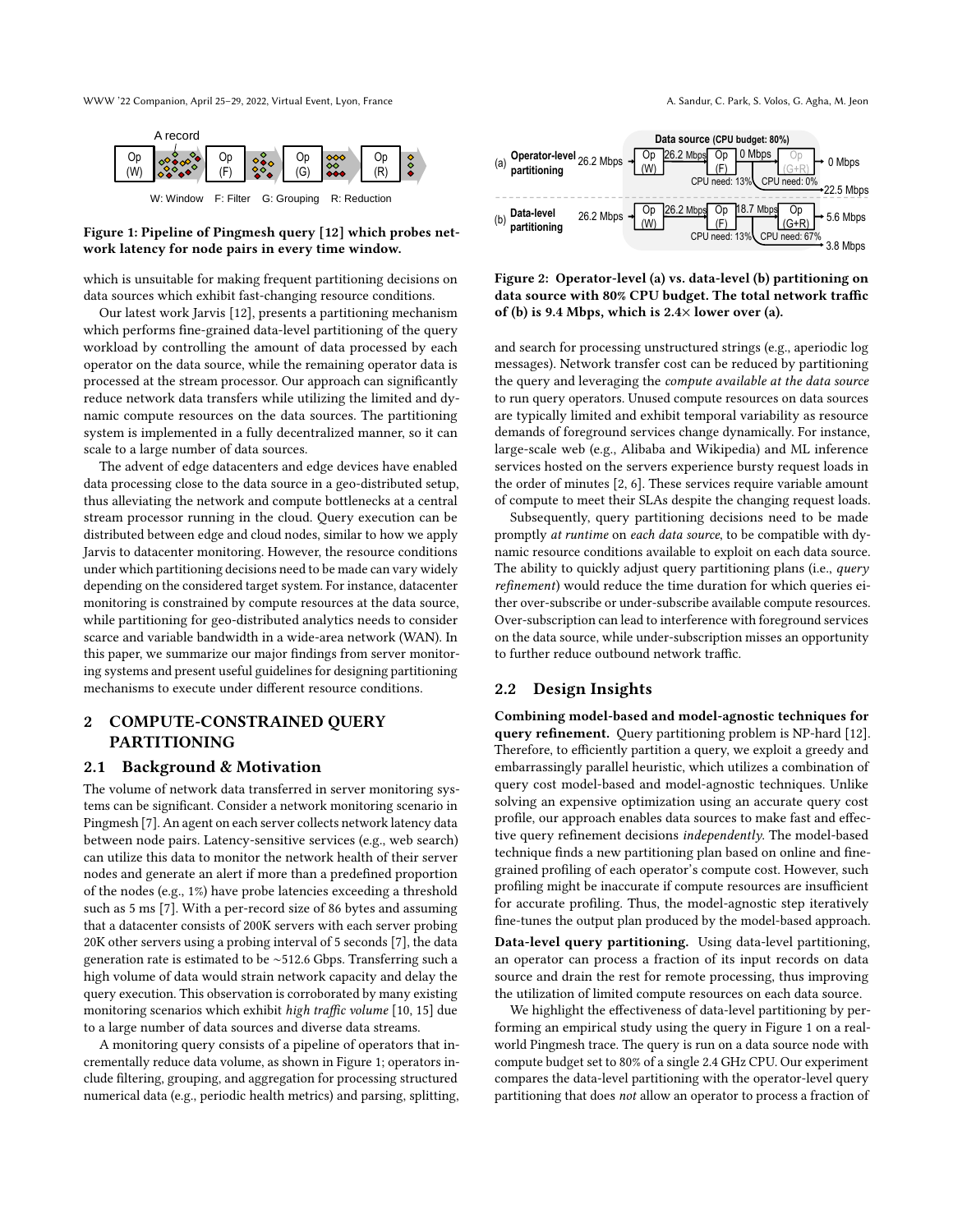<span id="page-2-0"></span>

Figure 3: An overview of control proxies and Jarvis runtime.

the input. Figure [2\(](#page-1-1)a) shows that operator-level partitioning cannot execute the costly G+R operator entirely within compute budget as the F operator drops only a small portion of input records. This leads to an insignificant network traffic reduction from the input data rate and leaves the compute budget under-utilized. By contrast, Figure [2\(](#page-1-1)b) shows that the operator G+R can utilize the compute budget fully and process 83% of its input under the data-level partitioning, resulting in a much higher network traffic reduction.

## <span id="page-2-3"></span>2.3 Partitioning Algorithm

Based on the insights presented in Section [2.2,](#page-1-2) we propose Jarvis, a new monitoring engine that targets large-scale systems generating high-volume data streams. Jarvis first "replicates" query operators across data source and stream processor nodes, as shown in Figure [3.](#page-2-0) It then introduces novel extensions to the query execution pipeline: Control proxy and Jarvis runtime. Control proxy is a lightweight routing logic that bridges two adjacent stream operators and decides "how many" incoming records should be forwarded to the downstream operator on the data source vs. to the replicated operator on the remote stream processor node; the former defines the load factor of the control proxy. At each data source, the local Jarvis runtime configures load factors of all control proxies within a query to execute a data-level partitioning plan for the query. The Jarvis runtime continually probes the states of control proxies to observe the query state (i.e., idle, congested, or stable). If the query is in either idle (i.e., all operators are idle for a predefined time duration) or congested (i.e., at least one operator contains pending records more than a threshold) due to changes in resource conditions, Jarvis runtime refines load factors of control proxies to adjust the data-level partitioning plan and keep the query execution stable.

StepWise-Adapt algorithm. StepWise-Adapt enables data-level partitioning in Jarvis by using a model-based approach to find a partitioning solution, followed by a model-agnostic mechanism to fine-tune the model-based solution. The model-based approach minimizes network transfer costs due to drained data at control proxies, subject to the available compute budget on the data source. The optimization problem is defined as follows:

$$
\min_{p_1, p_2, \dots, p_M} \sum_{i=1}^{M} \left[ \prod_{j=0}^{i-1} p_j r_j \right] (1 - p_i)
$$
 (1)

subject to  $\sum_{i=1}^{M} \left[ \prod_{j=0}^{i-1} p_j r_j \right] p_i c_i \le C/N_r$ ,

 $0 \le p_i \le 1, 0 \le r_i \le 1, c_i \ge 0 \ \forall i \in [1, M], p_0 = 1, r_0 = 1$ 

Table [1](#page-2-1) summarizes the variables used to define our problem. It can be shown that Equation [1](#page-2-2) is non-convex and hence it is computationally expensive to solve the problem at runtime. Instead, we

Streaming Analytics with Adaptive Near-data Processing WWW '22 Companion, April 25–29, 2022, Virtual Event, Lyon, France

<span id="page-2-1"></span>

| <b>Data-level Partitioning Problem</b> |                                                                                          |
|----------------------------------------|------------------------------------------------------------------------------------------|
| M                                      | Number of operators in the query.                                                        |
| $\mathcal{C}$                          | Compute budget available to the query.                                                   |
| $N_r$                                  | Total number of records injected into the query in a time epoch.                         |
| Op <sub>j</sub>                        | $ith$ operator in the query.                                                             |
| $r_j$                                  | Relay ratio of $Op_i$ , i.e., ratio of its output to input data size.                    |
| $c_j$                                  | Compute cost of $Opj$ for a single record.                                               |
| pi                                     | $ith$ control proxy's load factor, i.e., fraction of incoming records to be processed by |
|                                        | downstream operator.                                                                     |
| B                                      | Network bandwidth available to the query.                                                |

Epoch duration in seconds.

Table 1: Variables in the data-level partitioning problem.

identify a transformation (i.e., change in optimization variables) to convert the problem into a linear program (LP). The transformed problem can be solved efficiently using a LP solver. A feasible solution provided by LP solver assumes that operator relay ratios/costs of operators (i.e.,  $r_i$  and  $c_i$ ) are fixed and independent of load factors. However, in case the parameters of the optimization problem are not accurately estimated at runtime, the solver provides load factors which would either over-subscribe or under-subscribe the compute budget, making the query execution unstable. StepWise-Adapt takes a second step to address this issue.

In the second step, StepWise-Adapt observes the query state after it executes a time epoch with current load factors of control proxies and fine-tunes them based on the priorities of their downstream operators. Operators are assigned higher priority based on if they exhibit lower data relay ratio, i.e., lower output to input data size, from operator execution. If the query is in the idle state, StepWise-Adapt then aims to increase the load factor of the operator with highest priority first (until its  $p = 1$ ). On the contrary, if the query is in congested state, StepWise-Adapt then aims to decrease the load factor for the operator with lowest priority first (until its  $p = 0$ ). This approach enables the algorithm to give more resources to operators that potentially result in higher data reduction (and hence higher network traffic reduction). When fine-tuning a load factor, the algorithm executes a binary search over discretized load factor values to further improve convergence time.

Summary of results. Our evaluation of Jarvis shows that a stream processor node can handle up to 75% more data sources while improving query throughput by up to 4.4× over state-of-the-art partitioning strategies, across a wide range of monitoring queries. Moreover, Jarvis converges to a stable query configuration within seven seconds of a resource change occurring on data source.

# 3 APPLICABILITY

<span id="page-2-2"></span>Large cloud platforms today deploy edge servers to process data close to where it is generated, enabling low-latency, intelligent, and real-time geo-distributed analytics [\[4\]](#page-3-12). Examples of geo-distributed analytics include (1) CDN log analysis to identify issues related to network bandwidth and latency, to improve CDN data placement [\[3\]](#page-3-13), and (2) large-scale sensor monitoring in industrial IoT for predictive maintenance [\[1\]](#page-3-14). The edge servers, sitting between data sources (over cellular or WiFi) and cloud (over WAN), have compute resources which can be used to identify data points of interest and perform computations such as aggregations and joins as part of a user-defined query. Similar to datacenter server monitoring in Section [2,](#page-1-3) processing on the edge servers can greatly reduce the outbound network traffic to the cloud connected via WAN. However, WAN bandwidth is very limited and varies significantly over